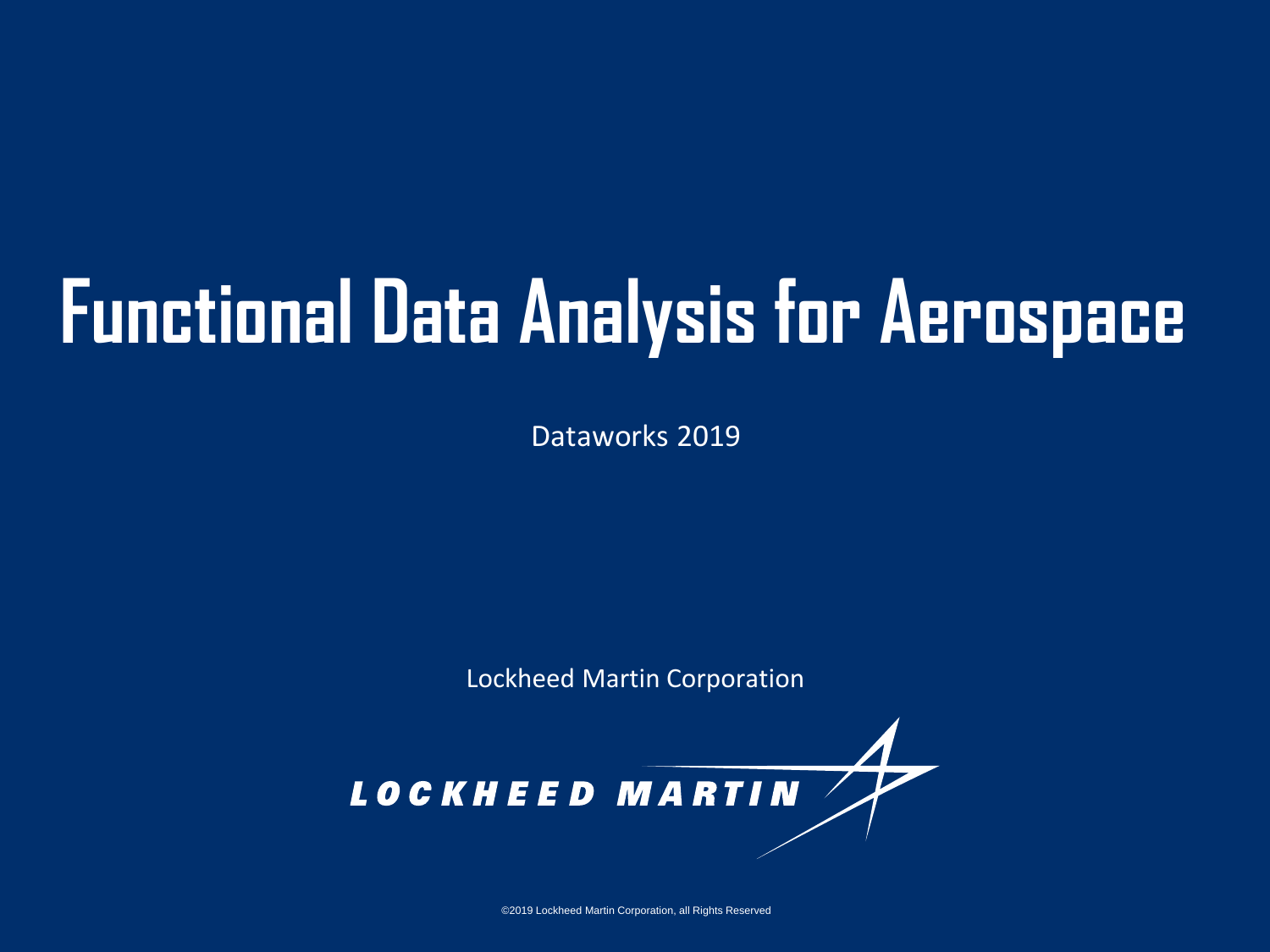#### **Functional Data**

- Sensor data—based on time or frequency
	- Accelerometers
	- Load Cells
	- Temperature
	- Pressure
	- Shock
	- Vibe
	- Acoustic
	- Many more



#### FUNCTIONAL DATA IS EVERYWHERE

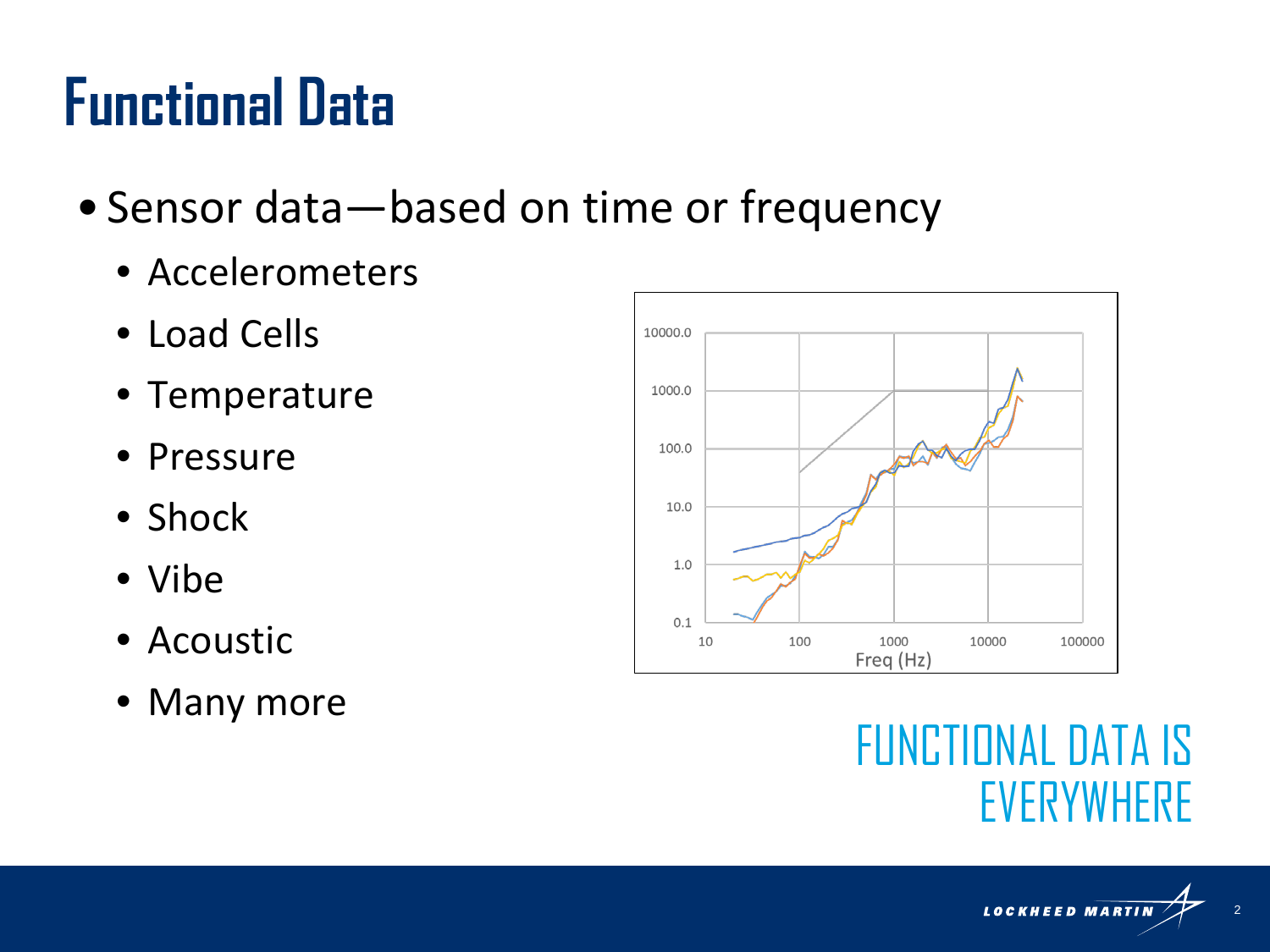## **Functional Data Analysis: 1997 through 2019**

**Ramsay and Silverman: 1997: Functional Data Analysis 2002: Applied Functional Data Analysis 2009: Functional Data analysis with R and MATLAB**

**Website: Springer-ny.com Bernardsilverman.com**

**JMP released their "Functional Data Explorer" tool in April 2018**

SUBJECT IS NOT OLD, BUT ALSO NOT NEW



**Springer Series in Statistics** 

**Applied Functional** 

**Data Analysis** 

Methods and Case Studies

**I.O. Ramsay R.W. Silverman**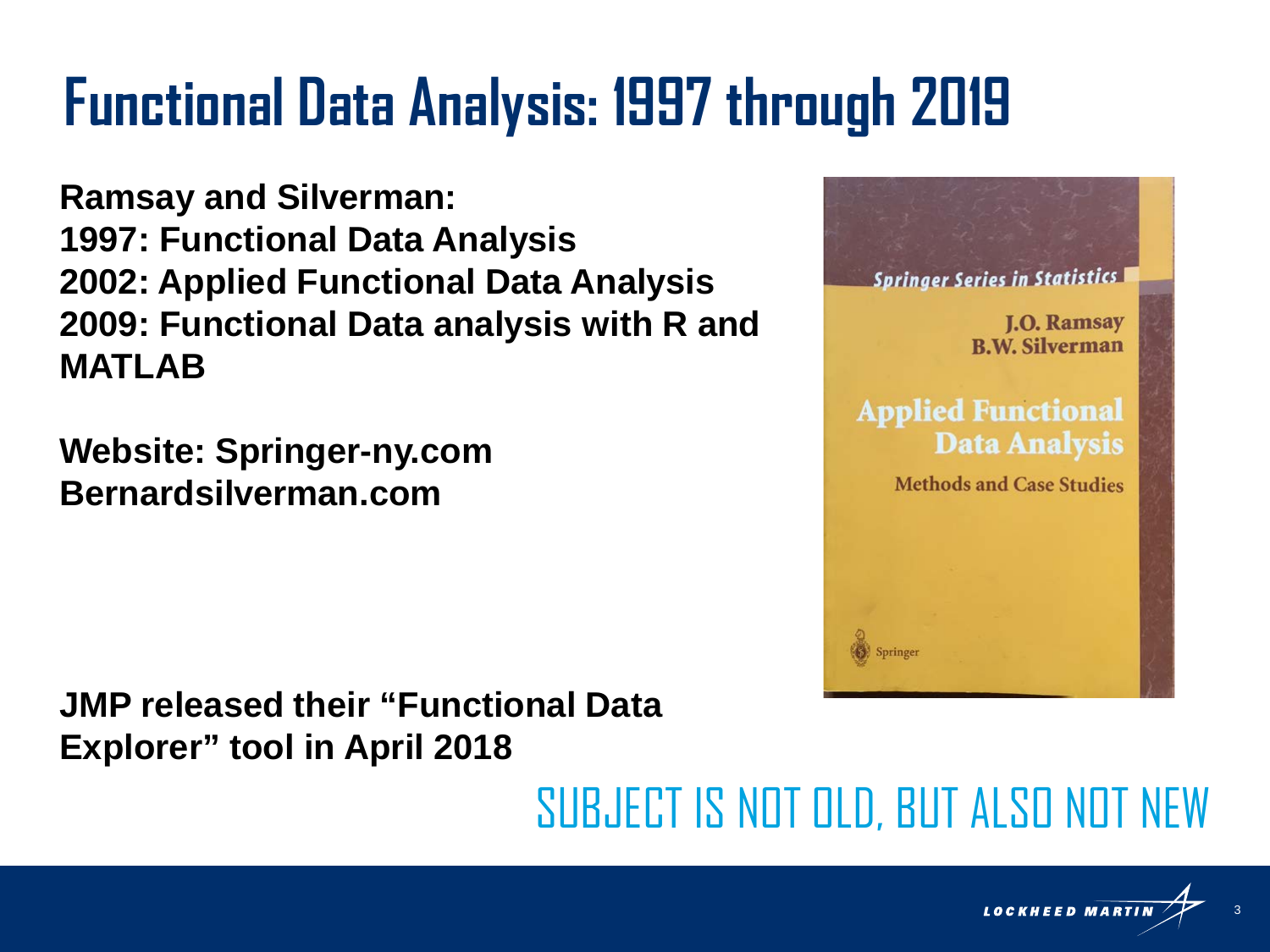#### **Ramsey and Silverman Functional Data Analysis Examples: Throw Catch 0.32 seconds**

**0.27 seconds**

**Juggling Loop**

**0.71 seconds Writing Analysis**

**0 seconds**

**Landmark vs FDA analysis of prehistoric bones Growth of human children over time Life course data for criminal activity Cyclic variations in non-durable goods index Lip acceleration during speech**

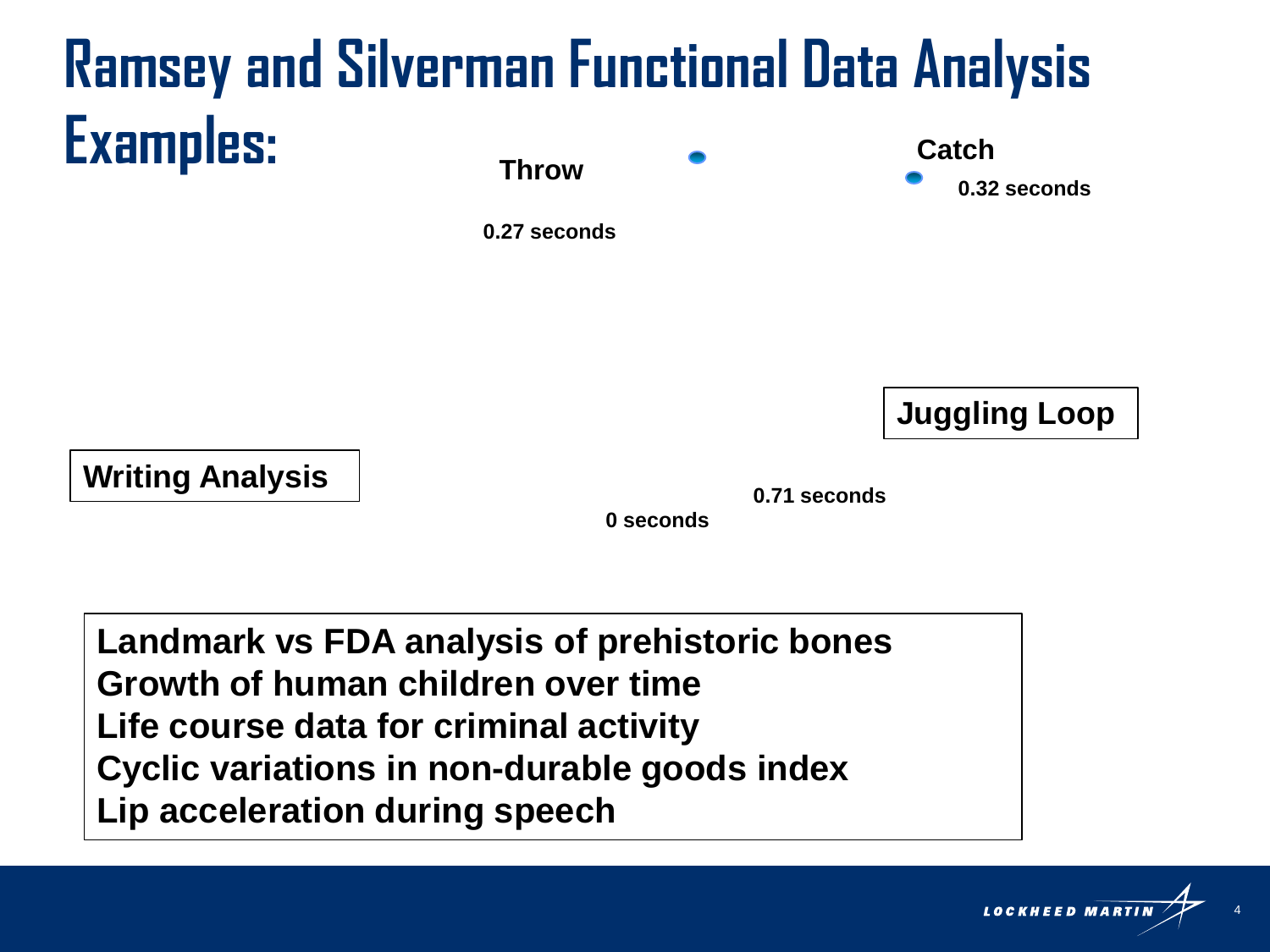## **Main Hypothesis: the data is "in-family"**

**Teams are looking to trigger engineering discussion**

**Type I Error: Reject when actually true—the team goes looking for a root cause of the change when there is not a change**

**Type II Error: Team accepts the data as statistically similar when there has actually been a change in the process** 

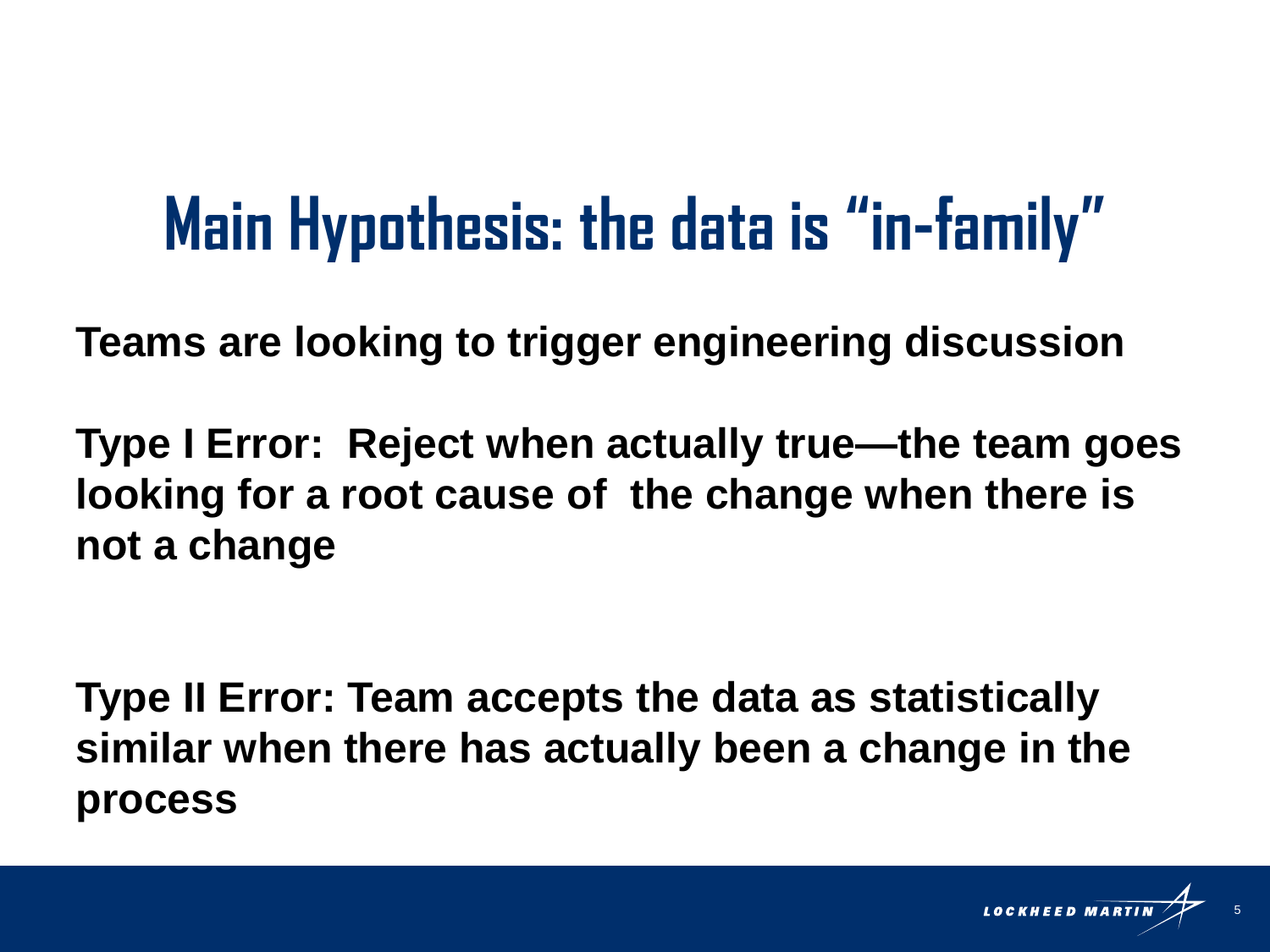#### **Example: Multi-company project to compare designs**

- A 1980's component was re-designed to be more adaptable to multiple vehicles
- If the new design produced "in-family" data" over the course of multiple tests many of the design changes could be accepted without further review
- Both the 1980's and 2016 test design was OFAT (i.e. statistically weak)
- Analysis processes for the data were not decided in conjunction with the test design
- Multiple analysis teams struggled to analyze the results



#### 1-SECOND WORTH OF DATA, 30 DIFFERENT TEST SENSORS, MID-1980'S TEST REPEATED IN 2016

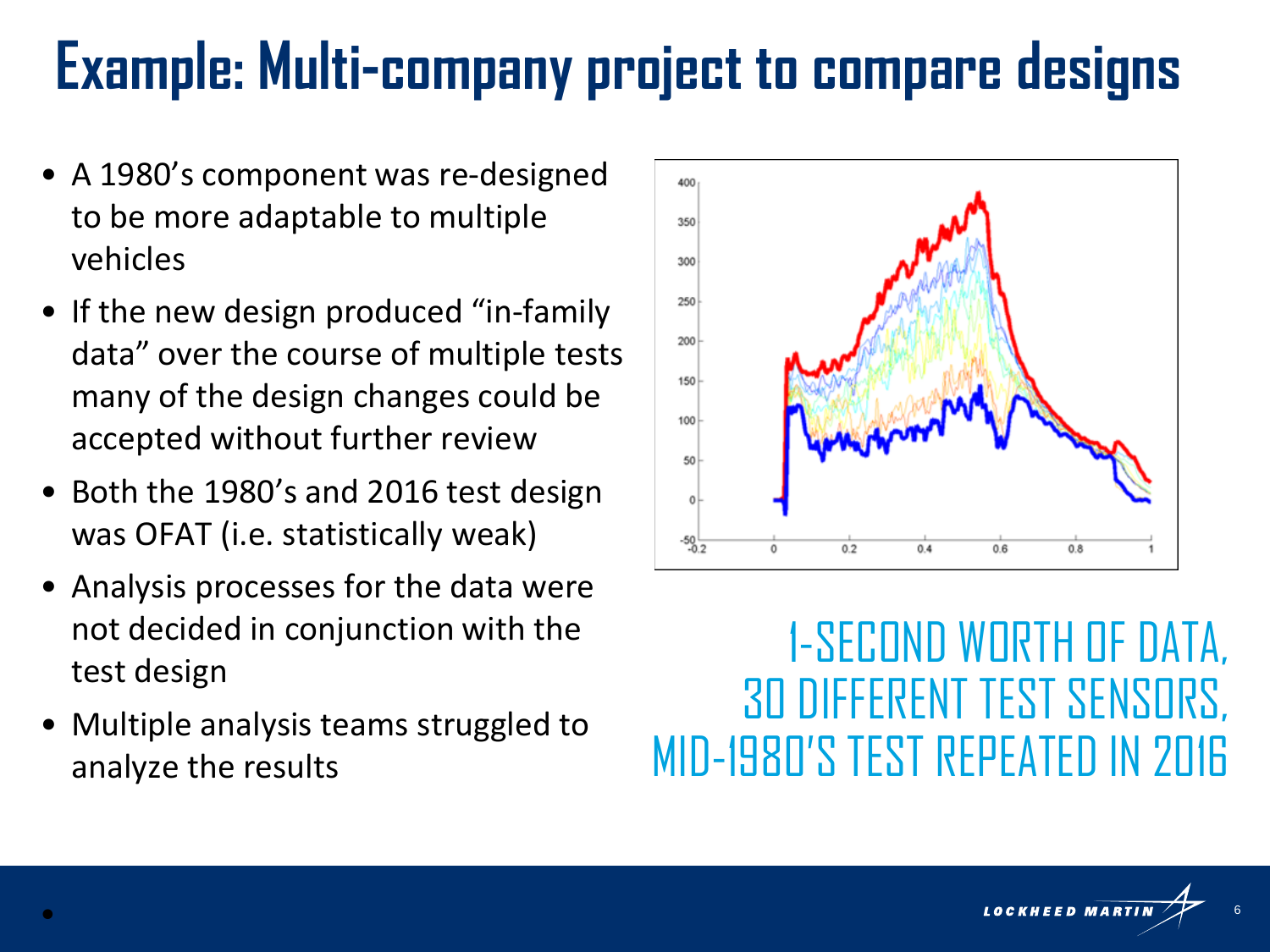## **Three Analysis Options Covered and Compared**

- Single-point comparison Develops go/no-go limits for each time period
- Landmark comparison Compares specific, strategic points along each curve
- Functional Data Analysis Develops spline curves and then compares principal components

A KEY GOAL OF ANY OF THESE ANALYSES IS TO TRIGGER ENGINEERING DISCUSSIONS; THE LAST TWO CAN DEVELOP FULL MODELS

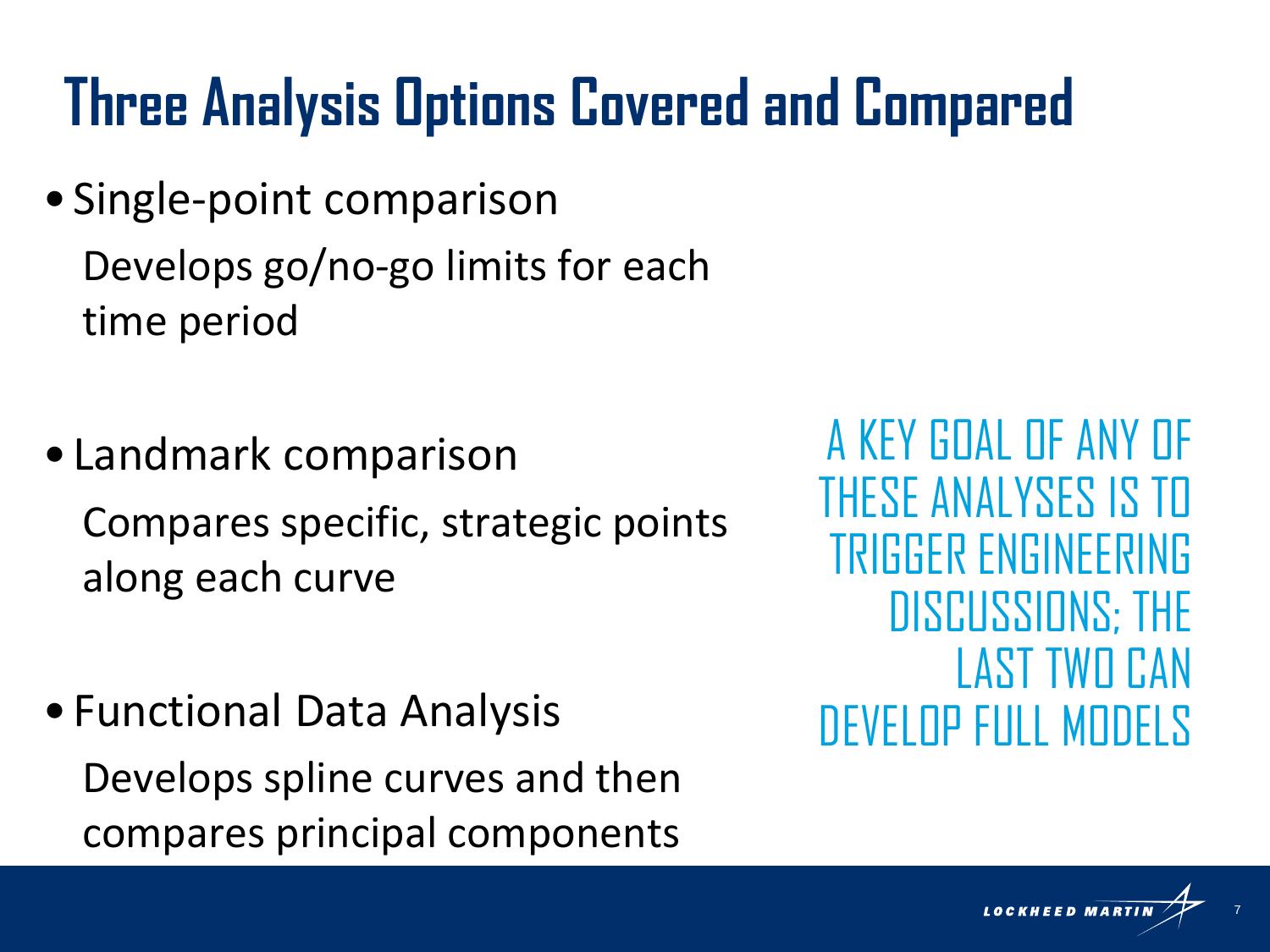### **Single-Point Review: Overview**



- Each histogram of normalized values has a "spread" (variance/standard deviation)
- In this case, the spread on the rise is much larger than the spread on the fall.
- This creates a "spread" for each point in time...+/-2\*STDEV =  $95%$ confidence limits for in-family limits
- A similar process for the median (using the interquartile range) produces results less affected by outliers or low percentage results

(the average is affected by data point) leverage, the median is not)

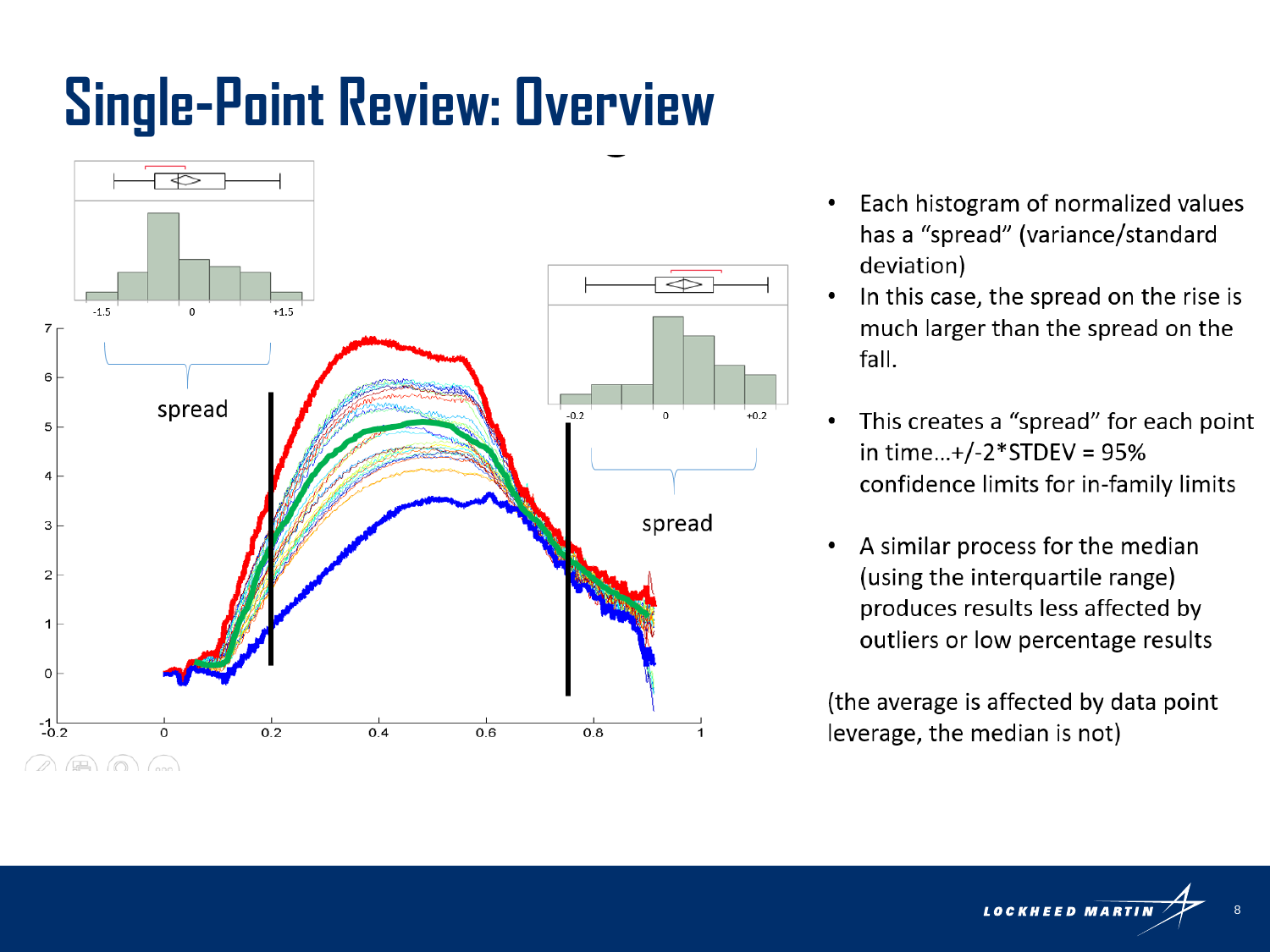#### **Two Options Based on Normality**

- The process is based on setting 2-sigma (95%) and 3 sigma (99%) limits based on previous data.
- •A normality assessment on each set of data points hints at the data structure.



IF THE DATA IS NORMALLY DISTRIBUTED A MEAN/STANDARD DEVIATION METHOD IS APPLICABLE

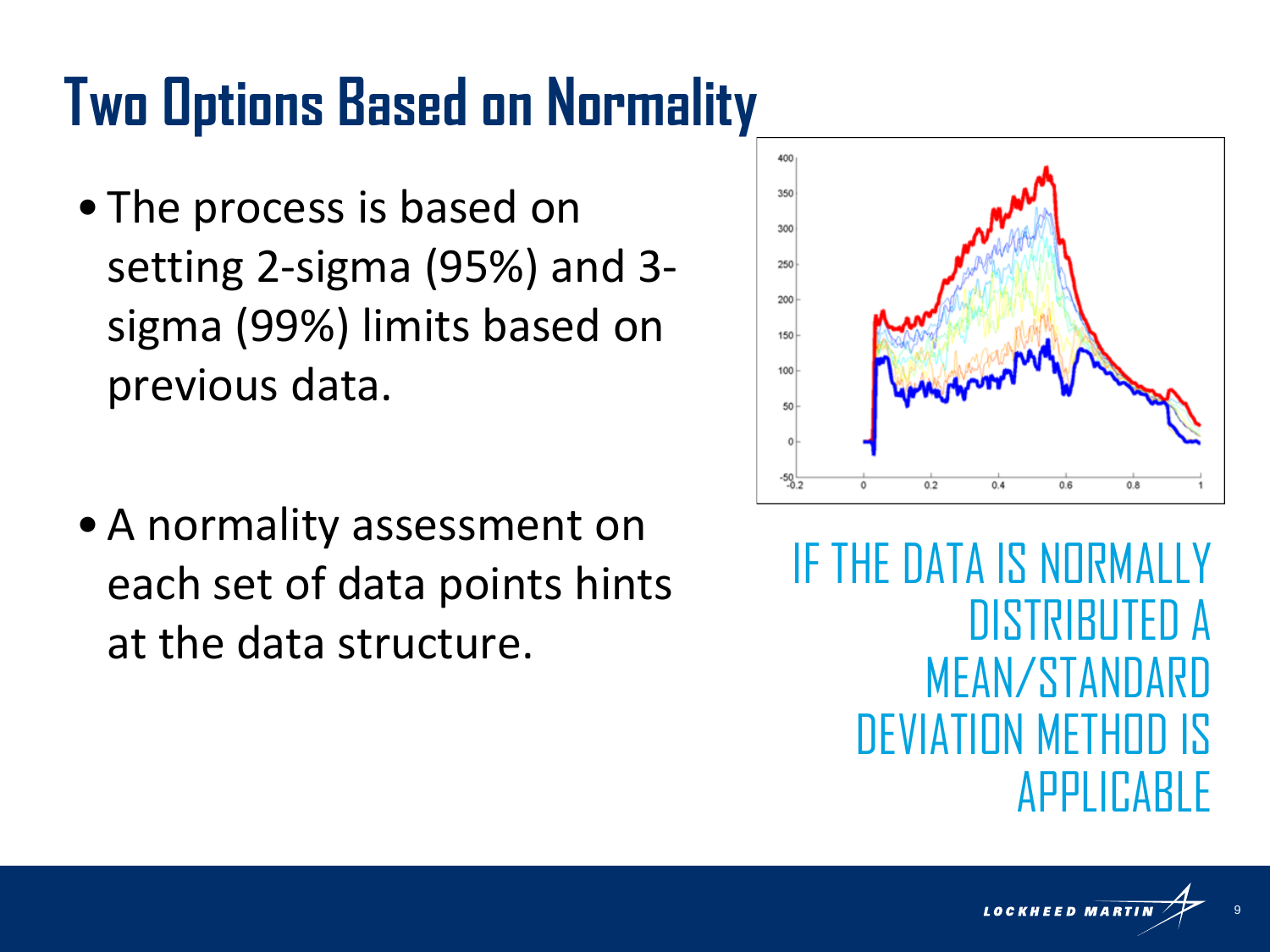### **Two Options Based on Normality**

• If data is a small data set, or the data is not normally distributed, then the assessment can rely on a median/pseudo-standard deviation.



•Pseudo-standard deviation?

IF THE DATA IS NOT NORMALLY DISTRIBUTED, A MEDIAN-BASED ANALYSIS IS MORE APPLICABLE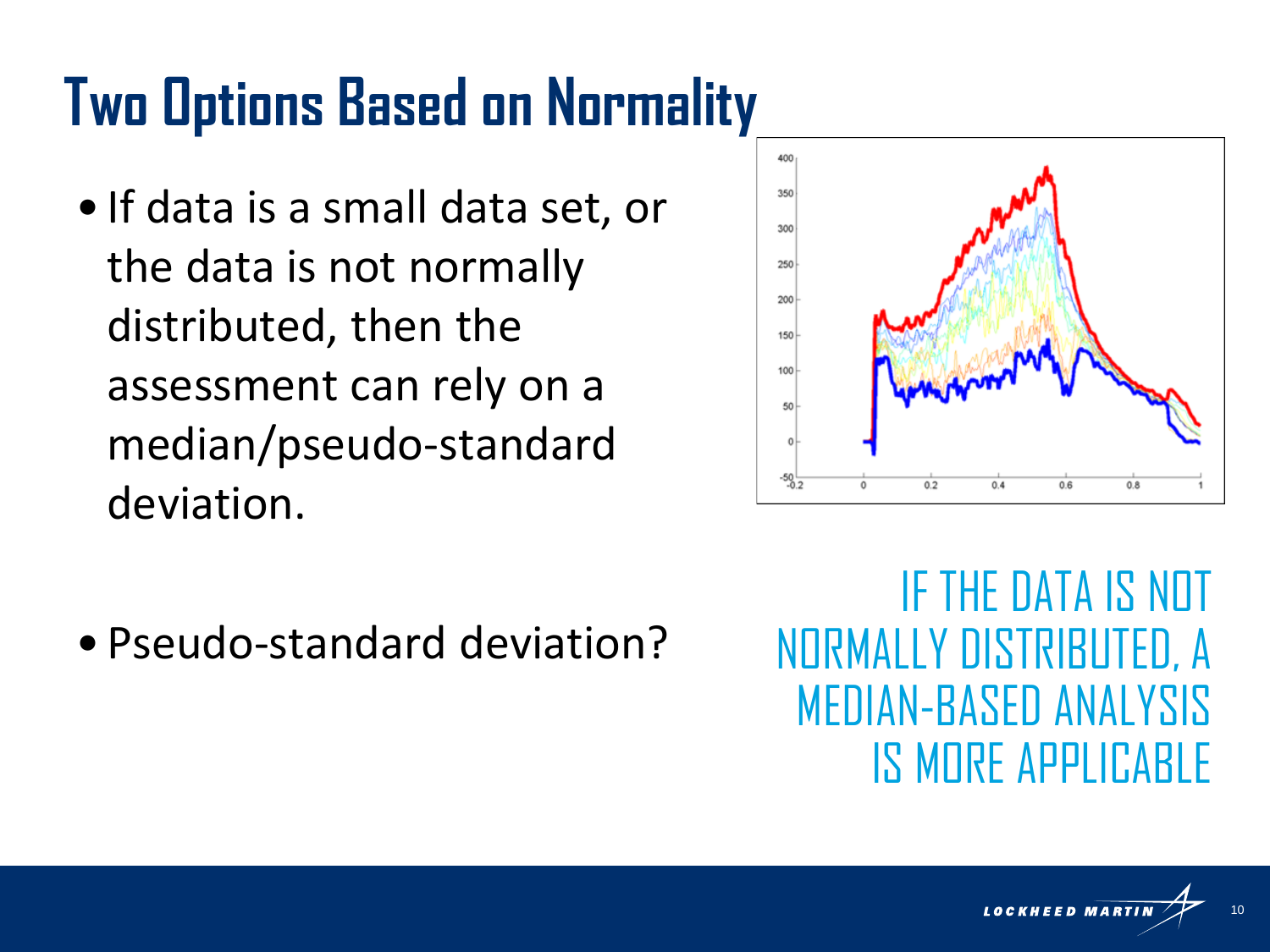#### **Pseudo-Standard Deviation**

- •Calculate the Inter-Quartile Range; 25% to 75% data points
- Z-score for normal distribution (25%/50%) = 1.349

USING THE IQR GENERATES AN ACCEPTABLE 68%-95% COVERAGE VALUE COMPARABLE TO A STANDARD DEVIATION

- 1.349 $*$ σ = IQR<sup>1</sup>
- $\bullet$   $\sigma_{pseudo} = IQR/1.349$

Whaley, Dewey Lonzo, "The Interquartile Range: Theory and Estimation." (2005). Electronic Theses and Dissertations. Paper 1030. http://dc.etsu.edu/etd/1030

> LOCKHEED MARTIN 11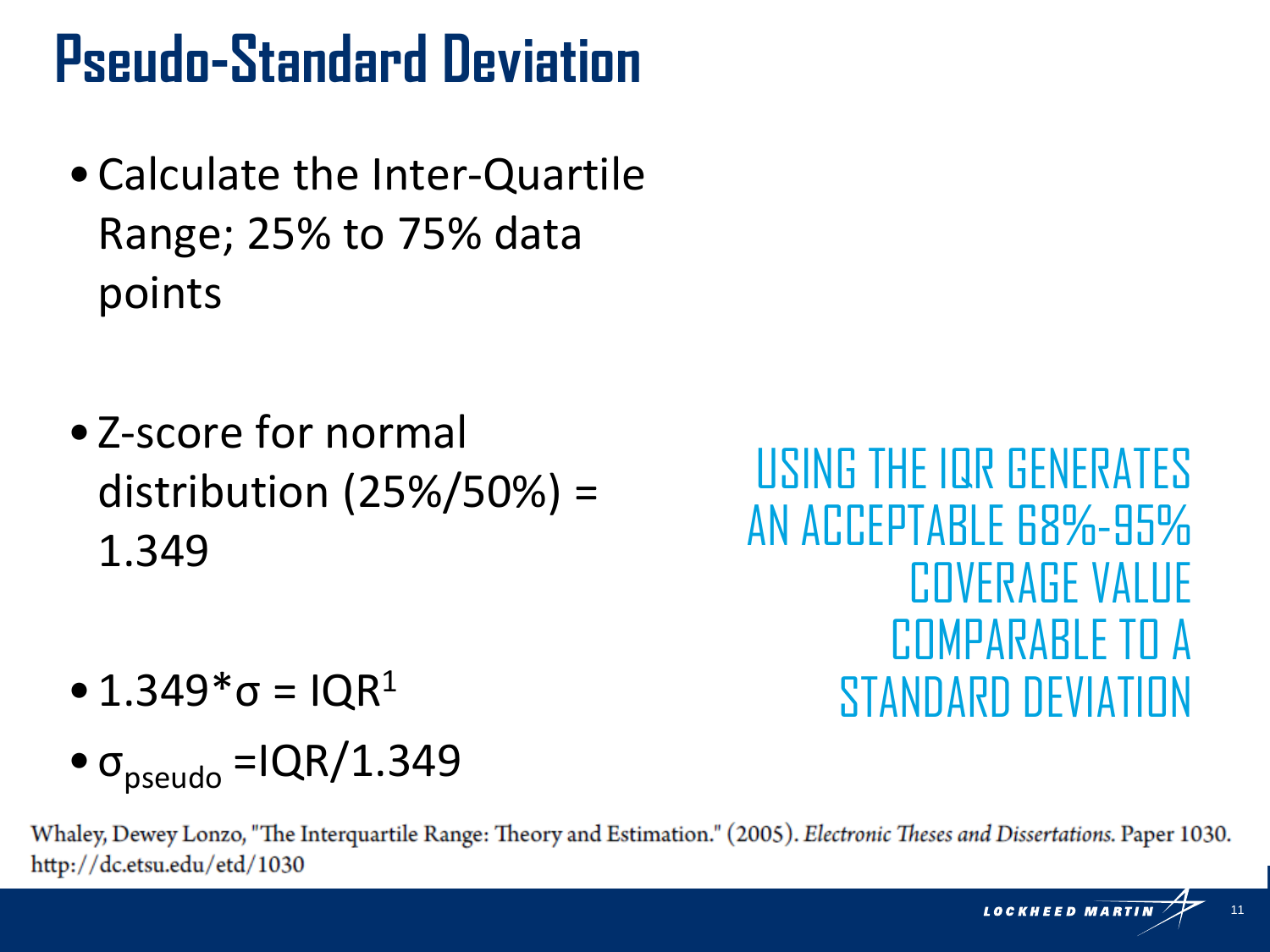#### **Analysis Method Overview: Compare Each Point**

- 1980's data was used to generate "in-family" limits
- 20 years of performance confirmed "accuracy" of system
- In-Family Limits were used for 2016 test data to show 95% confidence for in-family





 $0.5$ 

0.6

 $0.2$ 

**LOCKHEED MARTIN** 12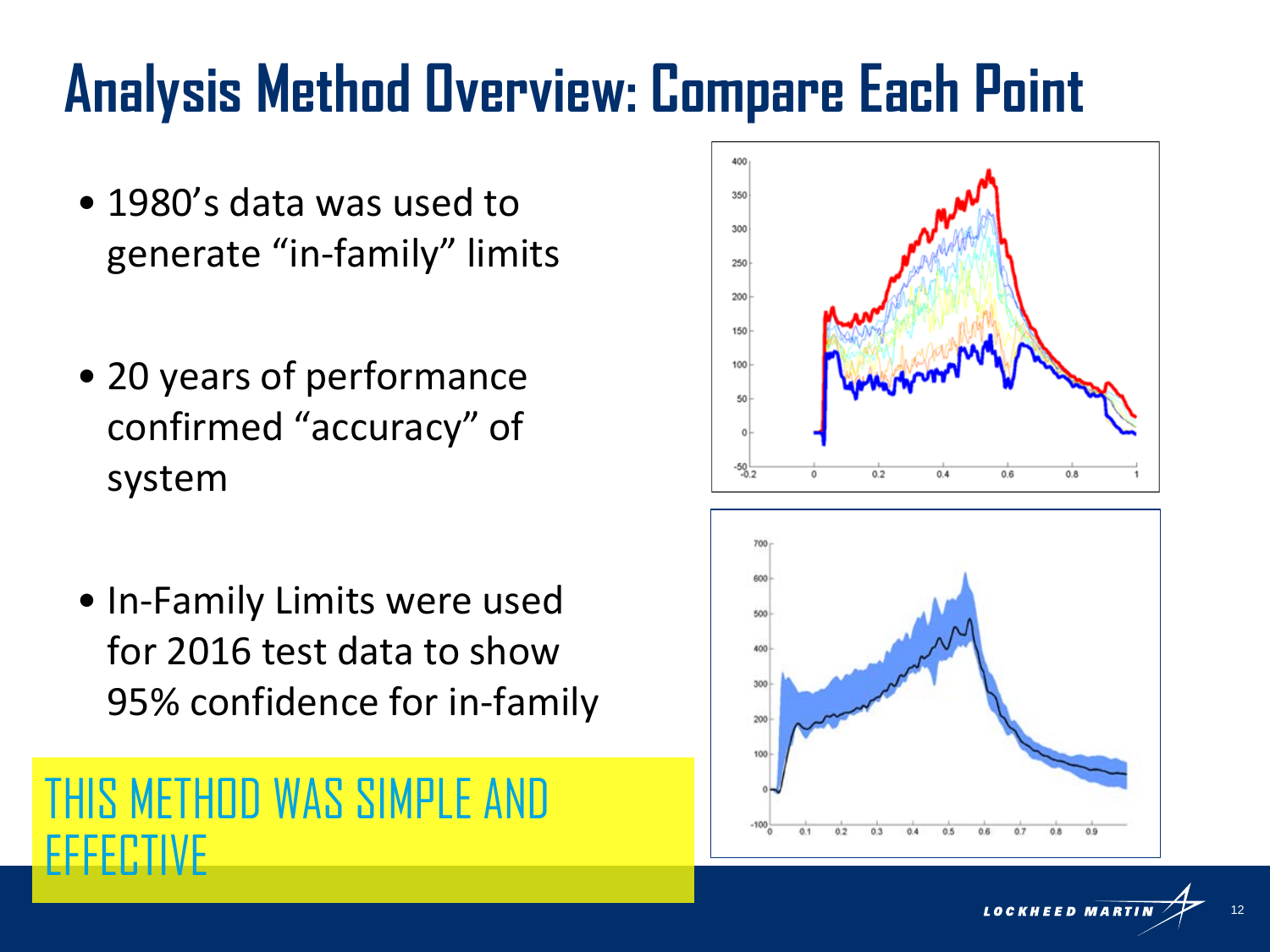#### **Analysis Method Overview: Data Landmarks**

- Curve was split into sections and key points and slopes were used as separate results
- Standard statistical methods compared each landmark value
- Landmarks from new tests were compared to previous runs
- Most effective non-FDA option
- Must perform statistical analysis on each landmark



**LOCKHEED MARTIN** 13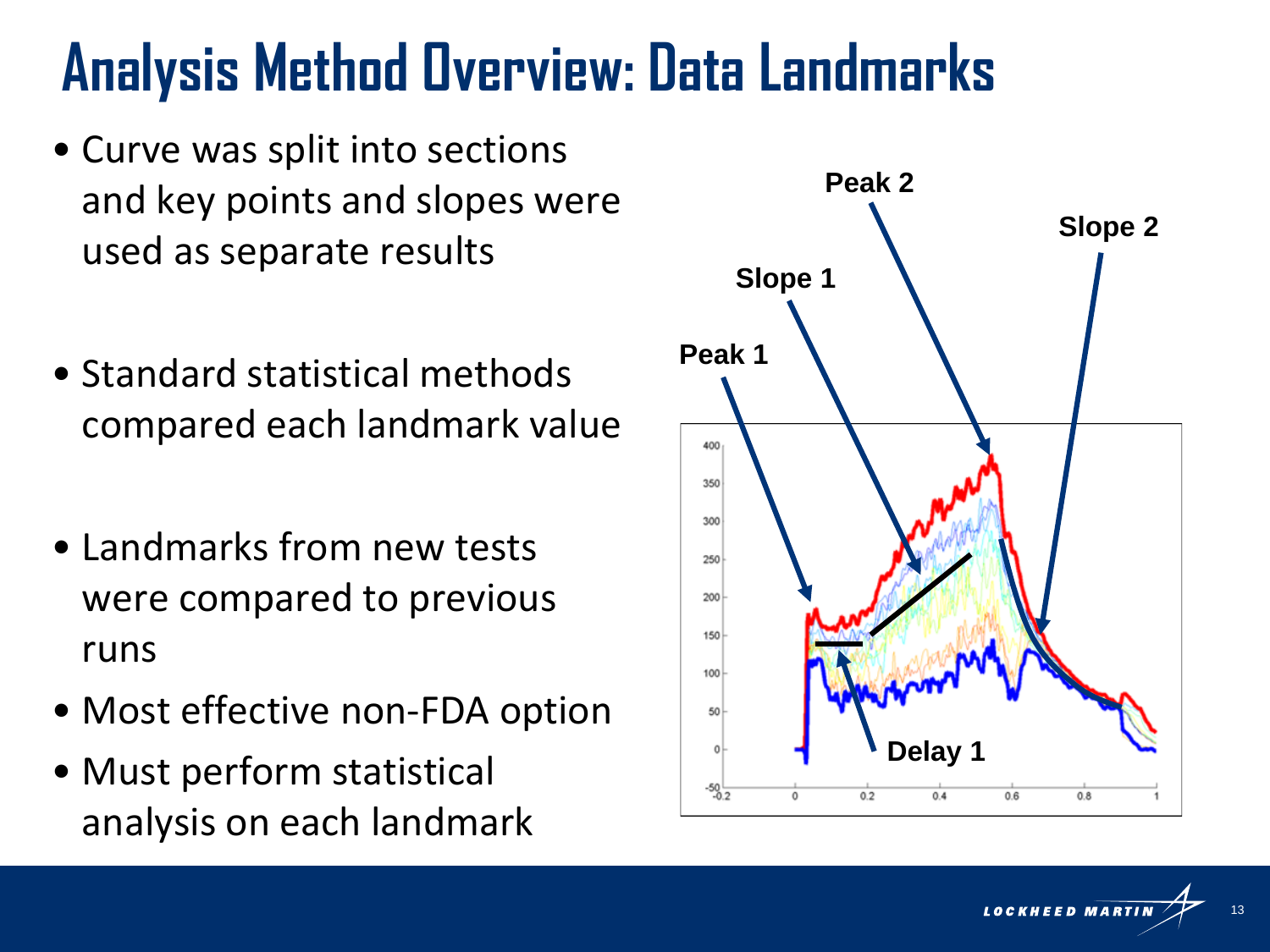## **Coating Process FDA Example**

- Coating process was generating occasional defects
- Long-time technicians had retired
- Long list of possible root causes
- No one had ever studied process
- Never had a problem before…



#### OPTICAL PROPERTIES OF COATING PROCESS

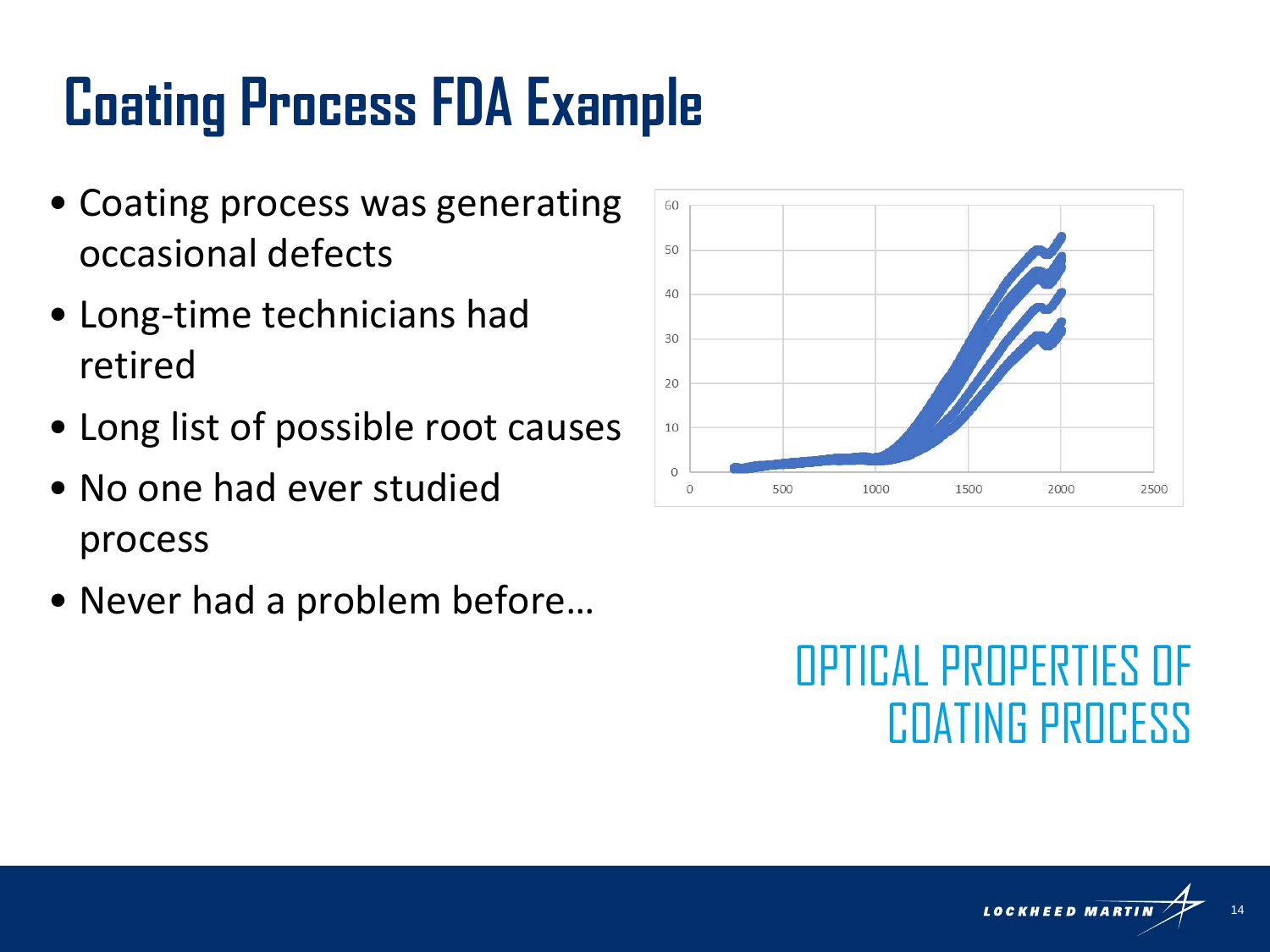### **JMP FDA Explorer—Fit Spline Curves**



#### **Data was already aligned at zero and adjusted as needed.**

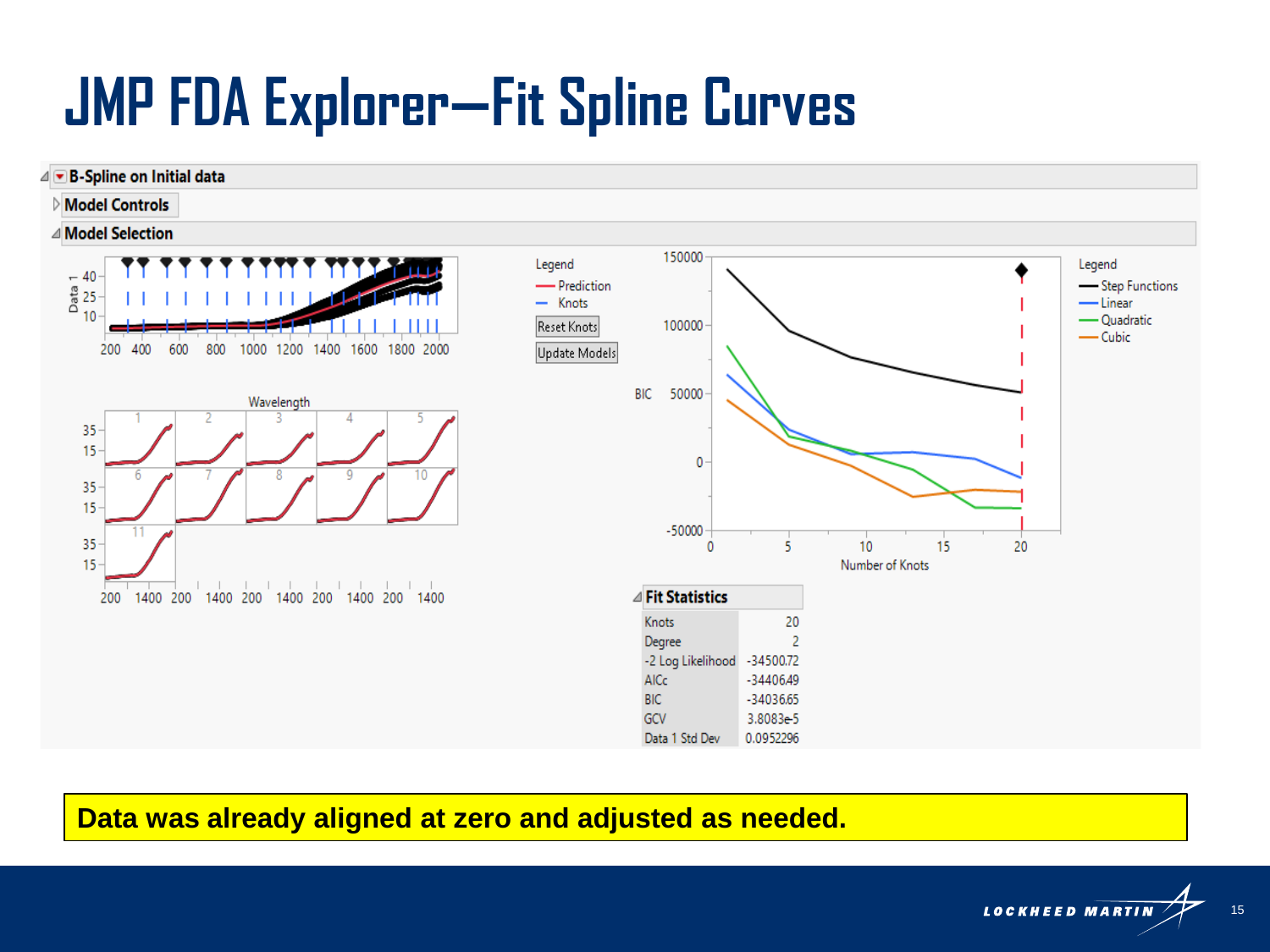#### **JMP FDA Explorer-Check Fit**



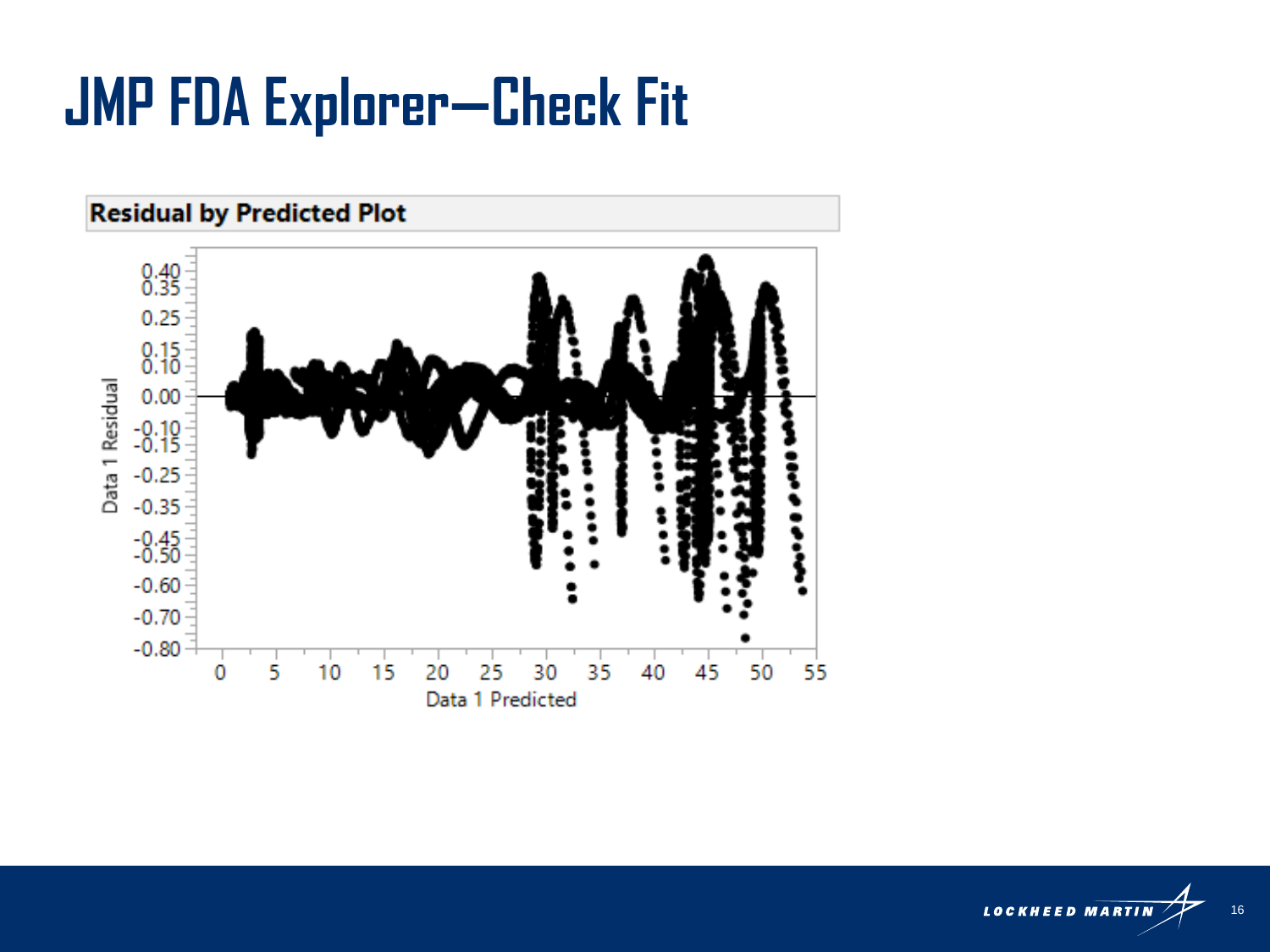### **JMP FDA Explorer- Principal Component Analysis**



- This data is 99.6% covered by one function
- Each data set is represented by the function and a single multiplier
- Move forward with standard statistical analysis techniques

| Data Set Number | Data 1 FPC 1 |
|-----------------|--------------|
| 1               | $-86.2$      |
| 2               | $-214.0$     |
| 3               | $-214.0$     |
| $\overline{4}$  | $-201.2$     |
| 5               | 56.8         |
| 6               | 89.6         |
| 7               | 179.1        |
| 8               | 49.8         |
| 9               | 78.9         |
| 10              | 181.3        |
| 11              | 79.8         |

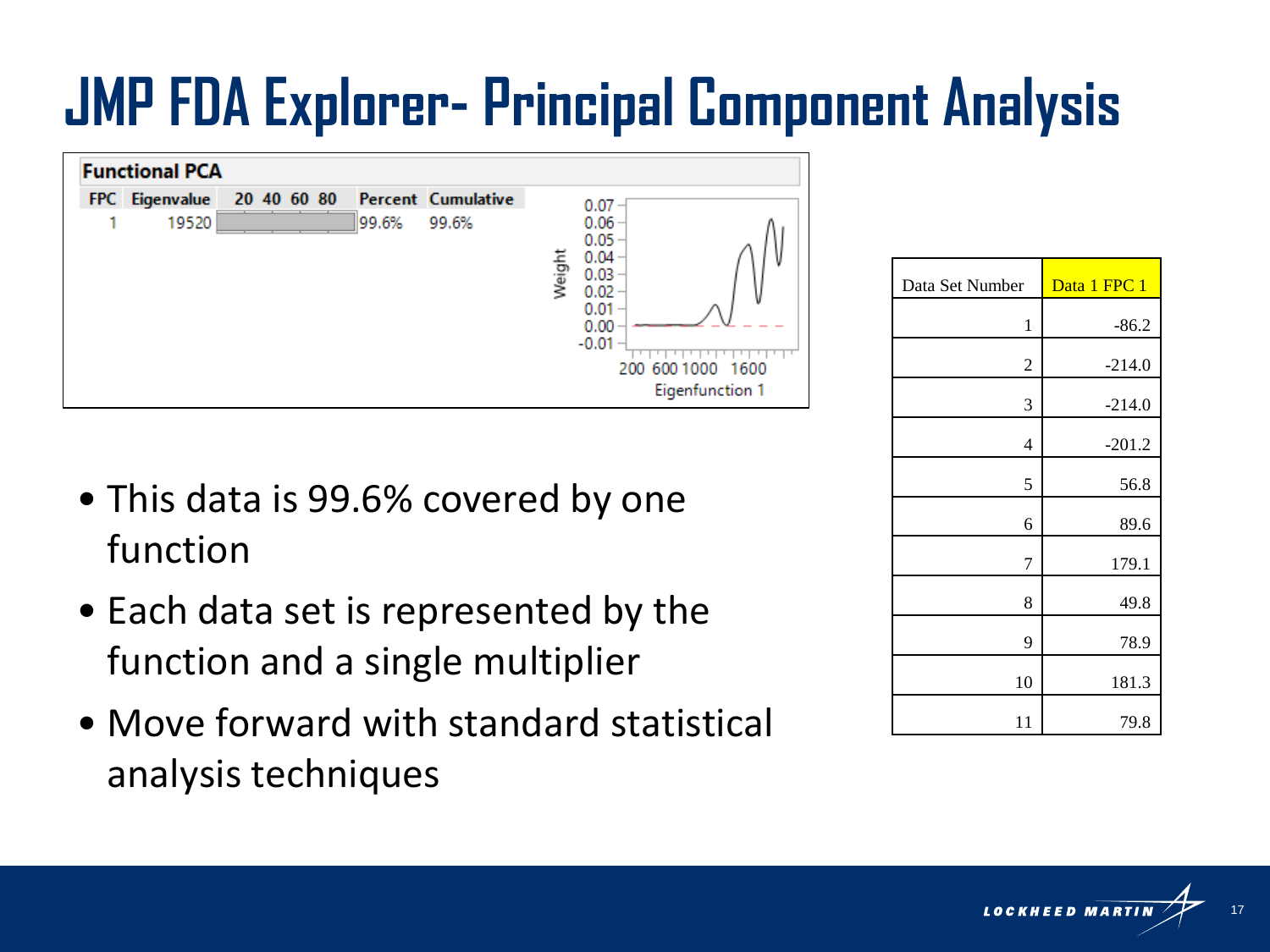#### **Three Methods for Functional Data Analysis**



#### **Three options, each with their own advantages**

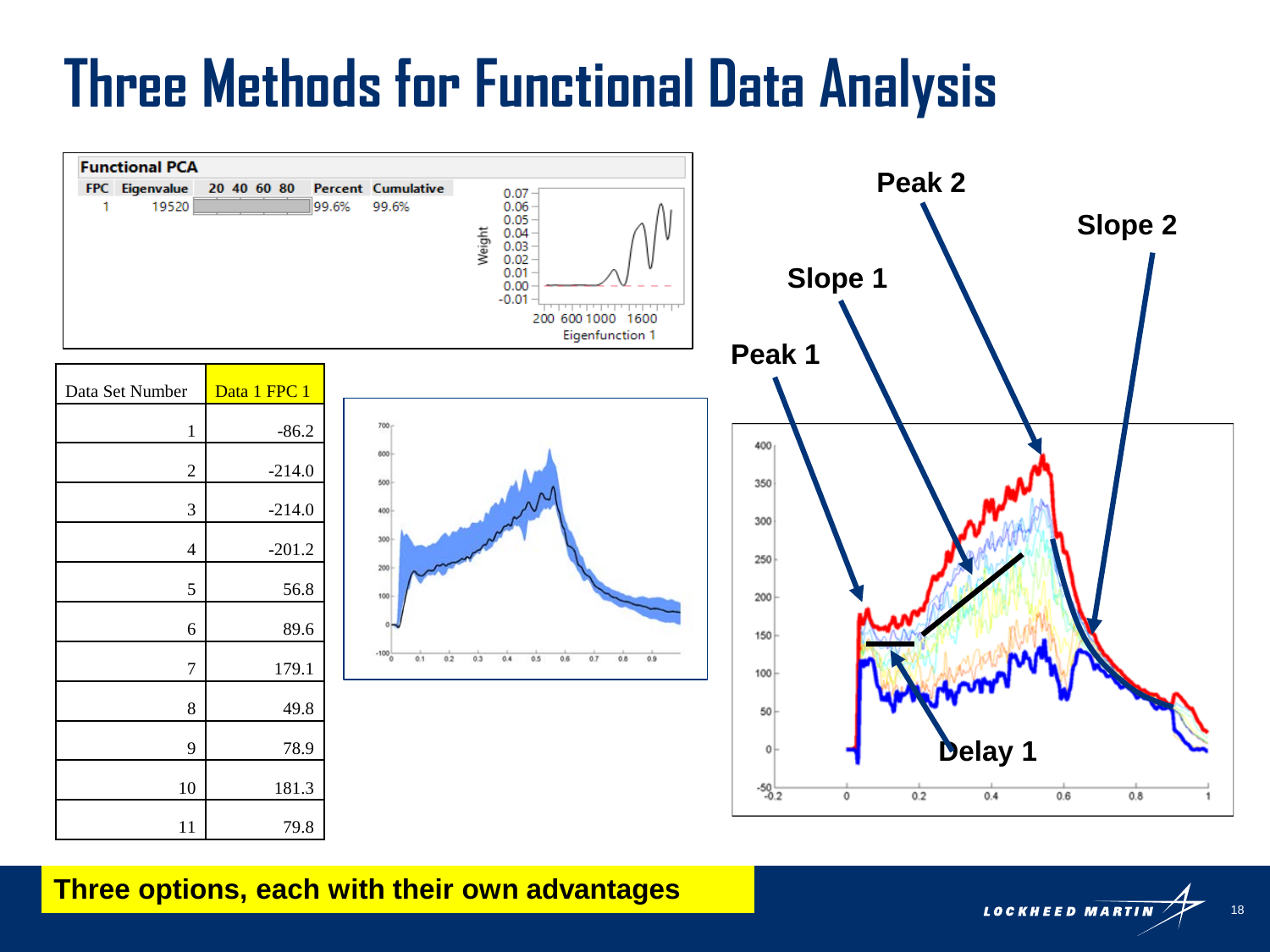#### **References**

Whaley, Dewey Lonzo, "The Interguartile Range: Theory and Estimation." (2005). Electronic Theses and Dissertations. Paper 1030. http://dc.etsu.edu/etd/1030

**Ramsay, James, Silverman, B.W. "Applied Functional Data Analysis." Springer-Verlag New York. 2002.** 

**[https://www.jmp.com/en\\_us/events/ondemand/mastering-jmp/functional-data](https://www.jmp.com/en_us/events/ondemand/mastering-jmp/functional-data-explorer-part-1.html)explorer-part-1.html**

**[https://community.jmp.com/t5/US-Federal-Government-JMP-Users/JMP-Federal-](https://community.jmp.com/t5/US-Federal-Government-JMP-Users/JMP-Federal-Government-User-Resources-Page/ta-p/24133)Government-User-Resources-Page/ta-p/24133**

> **David R. Harrison Test Design/Reliability/Data Analysis David.R.Harrison@lmco.com 785-832-8470 (desk) 303-859-9235 (cell)**